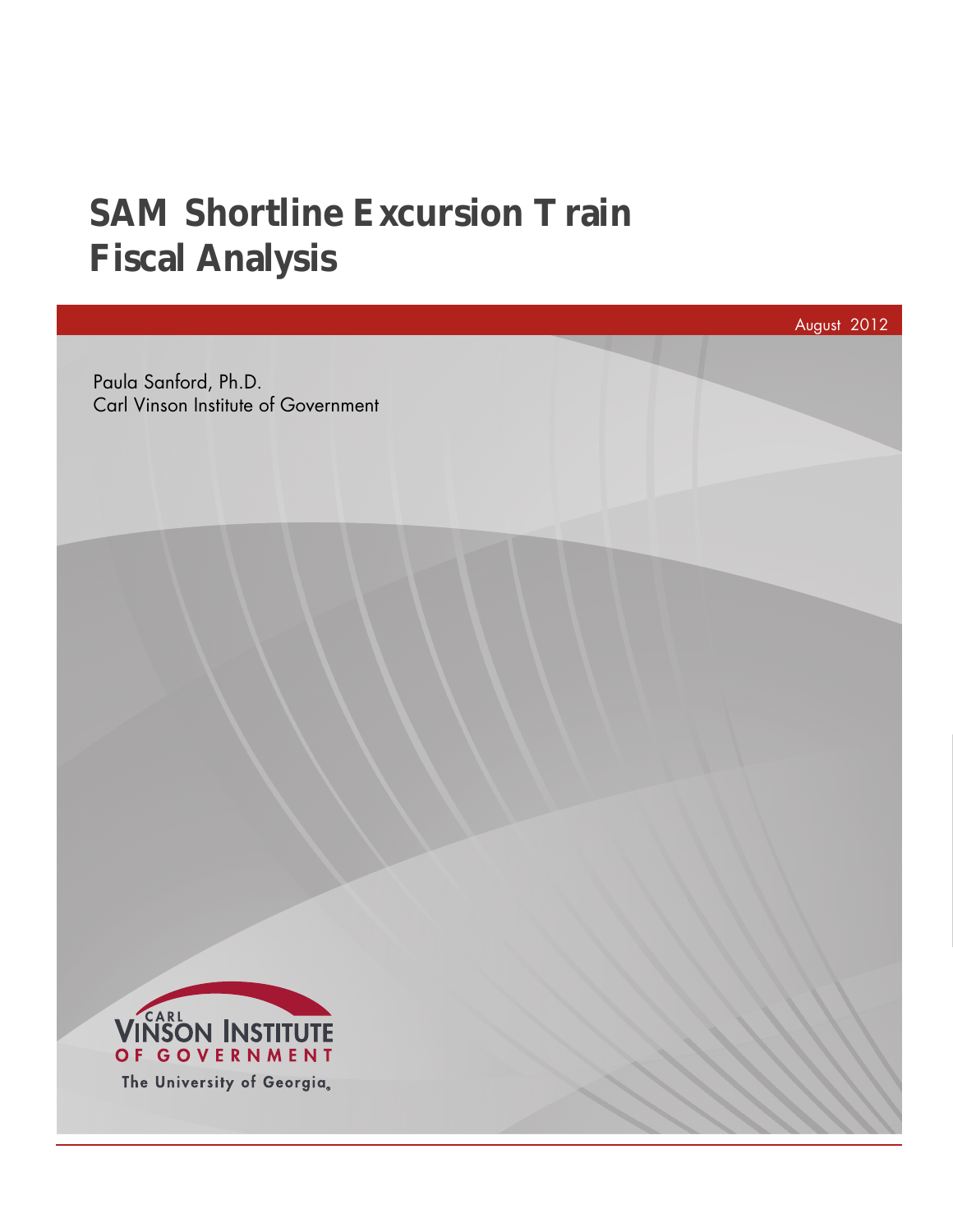# **Table of Contents**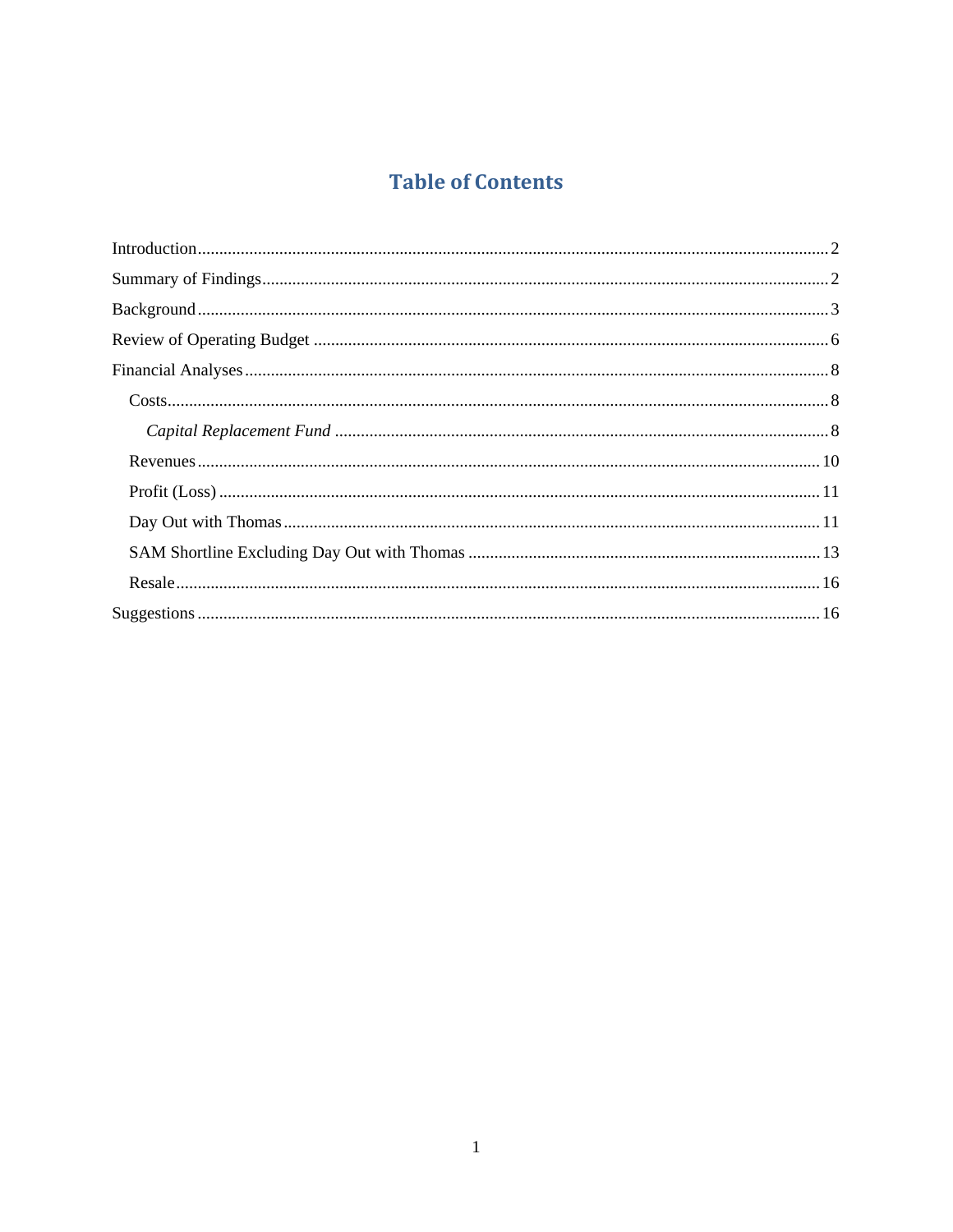# **Introduction**

Beginning in FY 2011, the Southwest Georgia Railroad Excursion Authority (SAM Shortline) no longer received state appropriations, causing severe financial stress for the organization. The SAM Shortline has already undertaken significant budgetary reductions in order to balance its revenues and expenditures and thereby ensure its financial viability. To further assist the SAM Shortline in its transition to a fully self-funded agency, CVIOG has completed a series of financial analyses about the railroad's operations which are presented in this report and in an accompanying excel spreadsheet.

# **Summary of Findings**

The SAM Shortline Railroad began operations in 2002 in order to bring recreational and economic opportunities to Southwest Georgia. In these efforts, the railroad has been successful. For example, the Georgia Department of Audits and Accounts estimated the economic impact of the railroad to be \$1.6 million annually in 2008. However, due to state fiscal constraints, the railroad's general fund appropriation was fully eliminated in FY 2011, causing the railroad to severely reduce its expenditures. In an effort to recalibrate financially, the agency has undertaken several efforts including developing a business plan, working with marketing staff from the Georgia Department of Natural Resources, and hiring the Carl Vinson Institute of Government to conduct this financial analyses.

For FY 2011, the SAM Shortline Railroad had a slightly positive revenue balance when only considering operating costs (\$5,852); however, when a capital set aside was included, it created a slightly negative one (-\$16,806). The average cost per excursion and per rider when all costs are included equaled \$7,464 and \$28.44, respectively while total revenues were \$7,263 per excursion and \$27.68 per rider. The ticket prices of the railroad may be bit low when compared to neighboring railroads, providing an opportunity to increase revenues. Growing revenues to balance the budget appears to be the only viable option as the agency has already significantly reduced expenditures.

The railroad's Day Out with Thomas (DOWT) special event is a highly successful revenue generator and comprised over half of the railroad's revenues (\$307,603) and ridership (11,923) in FY 2011. The profit margins for DOWT are very strong, generating \$1.91 in revenue for every \$1.00 spent. Although the railroad has received high marks for the quality of its DOWT event,<sup>1</sup> a lack of financial investment in marketing has resulted in the Atlanta Metropolitan area being a relatively untouched market. In order to keep attendance levels high, the railroad may want to consider investing more money in marketing and thereby expand its customer base.

 1 Event assessment from HIT Entertainment, producer of *Thomas and Friends* television series.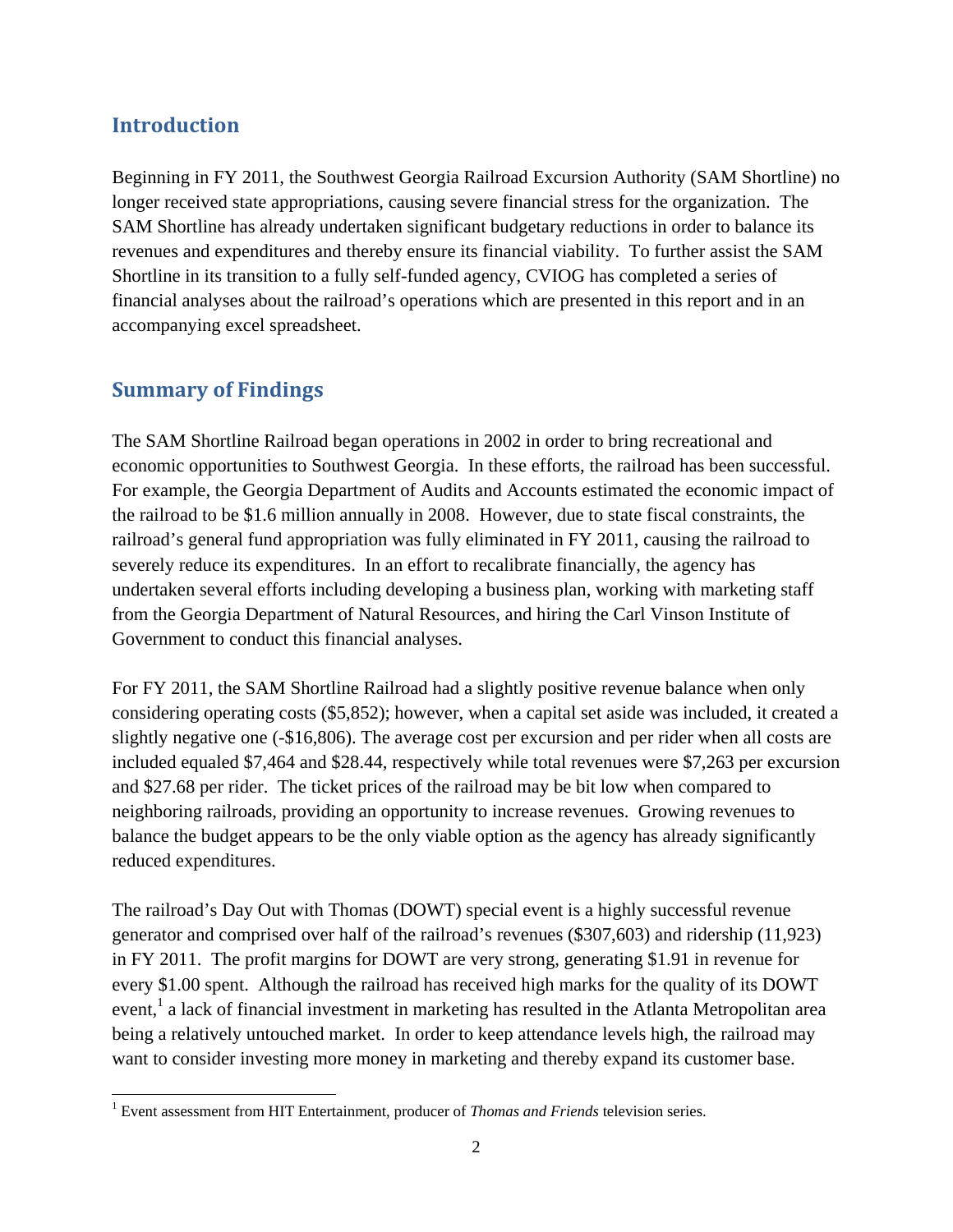The DOWT money is much needed to subsidize the railroad's other excursions, which operate at a loss. The average cost per excursion and per rider for these excursions are \$8,473 and \$46.05, respectively, resulting in a losses per excursion of \$2,972 and per rider of \$16.16 when all revenues and costs are included. The losses increase by \$4.27 per rider when only ticket revenue is considered,<sup>2</sup> demonstrating the profitability and importance of the railroad's resale enterprises (i.e., gift shop, food, and drinks).

# **Background**

The SAM Shortline began operations in 2002 in order to provide recreational and economic development benefits to Southwest Georgia communities. In 2008, the estimated economic impact of the train was \$1.6 million annually.<sup>3</sup> The main depot is in City of Cordele and the train's excursions include stops at Georgia Veterans State Park and the Cities of Leslie, Americus, Plains, and Archery. The Georgia Department of Natural Resources (DNR) operates the entity on behalf of the authority and the railroad's permanent employees are officially under DNR. SAM Shortline owns its passenger cars but rents the engine pulling them from the Heart of Georgia Railroad (HOG). The engine rental cost is hourly based and includes a fuel surcharge which increases based on the price of diesel. Furthermore, HOG leases the rail lines from the Georgia Department of Transportation (GDOT).

SAM Shortline owns a total of six passenger cars, one commissary car, and one generator car.<sup>4</sup> Of the passenger cars, three coach cars and two premium cars are regularly used with one car kept strictly for parts. The coach cars can carry 80 passengers each while the premium cars have a combined maximum capacity of 84 for a total possible ridership per excursion of  $324$ <sup>5</sup>. The railroad has a policy of not running the train unless there are least 100 reserved passengers per excursion in order to cover marginal costs and ensure the agency does not lose money on the trip. In FY 2011, the train was filled on average at 56.8 percent of capacity.<sup>6</sup>

The number of excursions SAM Shortline offers varies by month, ranging from three to five in FY 2012. Trains run on Fridays and Saturdays with some special excursions on Sundays (e.g., Day Out with Thomas). The total number of excursions in FY 2011 was 84, the lowest number since its initial year in operation. Concomitantly, last fiscal year had the lowest ridership as well at 22,042. The railroad experienced the greatest number of passengers FY 2008 when nearly

<sup>&</sup>lt;sup>2</sup> Resale costs such as purchases for food, soda, and concessions are excluded as well.  $3 \text{ The Georci}$  Department of Audits and Agosunts, November 2008. Special examing

<sup>&</sup>lt;sup>3</sup> The Georgia Department of Audits and Accounts. November 2008. Special examination 08-34.

<sup>&</sup>lt;sup>4</sup> SAM Shortline is in the process of selling four passenger cars which have been leased and located in Florida. SAM Shortline plans on taking the interior parts (e.g., chairs) from the cars prior to transferring ownership in order to have additional spare parts.

<sup>&</sup>lt;sup>5</sup> Per Kathy Odom. Number represents seats available for reservation

<sup>6</sup> Excluding Day Out with Thomas event.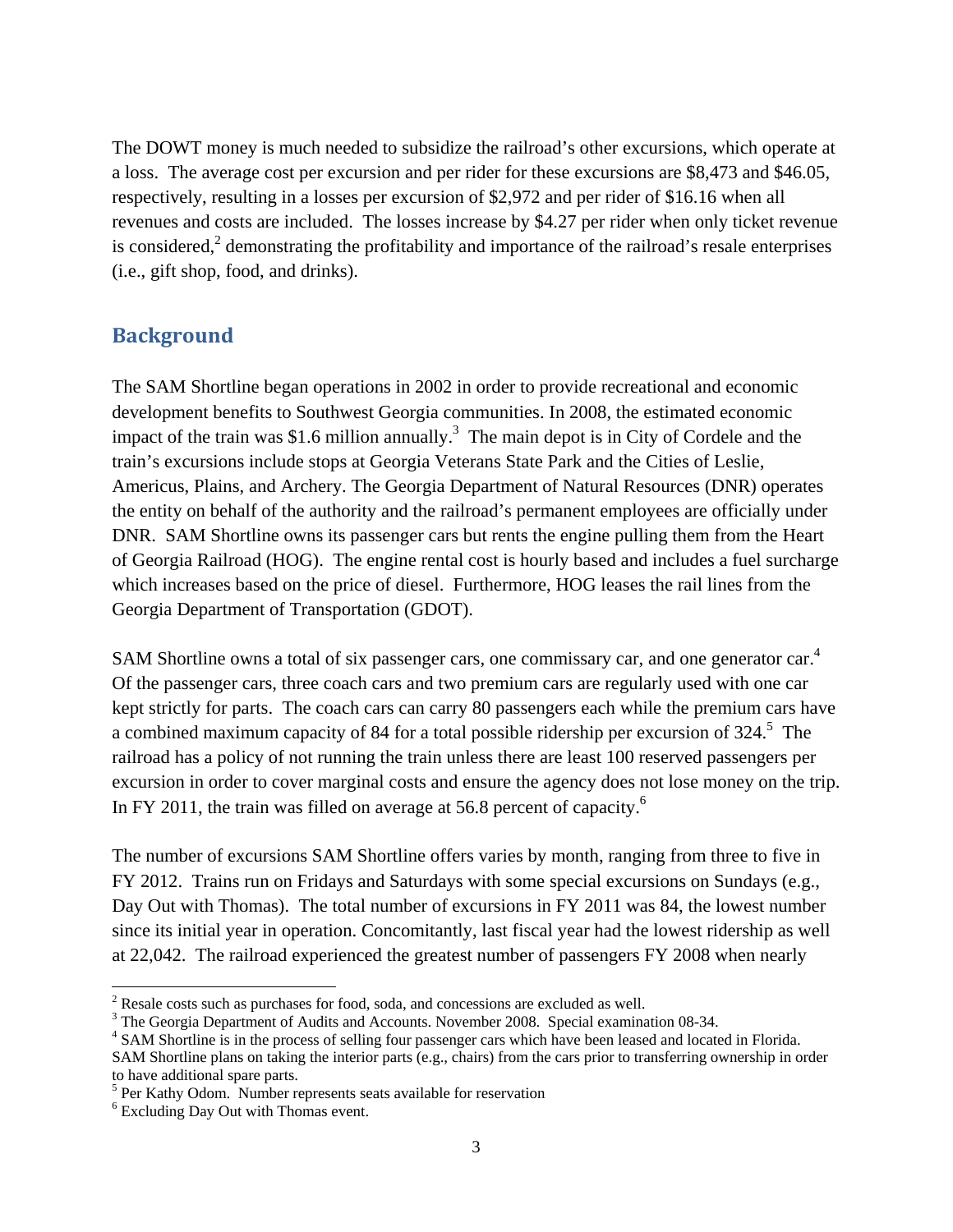41,000 people road the train. However, this figure appears to be more of an anomaly as the other fiscal years had ridership in the mid-20,000 range.

SAM sells a variety of types of tickets including coach, premium, and group categories with prices ranging from \$11.99<sup>7</sup> for school students and staff to \$35.99 for a premium adult fare. A coach adult fare ticket is \$27.99. The train also offers charters on an hourly basis; however, due to the economy none have been sold in FY 2011 or FY 2012. Two thousand ten (2010) was the most recent year the railroad increased ticket prices. Prior to then, the railroad increased ticket prices in 2008 and 2005. SAM appears to be pricing its tickets slightly below its competitors. The closest tourism railroad, the Blue Ridge Scenic Railway, charges \$27.00 for an adult ticket on its standard, four-hour excursion (two hours on the train) while children, seniors, and military personnel are \$14.00, \$22.00, and \$17.50, respectively. The Tennessee Valley Railroad offers a standard 6.25 hour excursion (4.5 hours on the train) at cost of \$34 for adults and \$26 for children, coach class.

In addition to ticket sales, SAM Shortline sells gifts at the Cordele Depot as well as sodas and food on the train. Most of the gift items are promotional/train related such as t-shirts, magnets, and children's materials but other items include those related to communities on the line like cookbooks. Volunteers are a critical component to the train's operation, helping to prepare and sell the food and drinks offered, serving as conductors and tour guides, and assisting the mechanic in maintaining the train.

Since its inception, state appropriations were an important component to the SAM Shortline budget. From FY 2004 through FY 2009, the average state appropriation for the railroad was  $$373,000$  annually with the final year of support decreasing to \$194,667 in FY 2010.<sup>8</sup> In response to becoming fully self-funded, the railroad has made dramatic reductions in its operating expenditures. In FY 2009, the railroad's annual expenditures reached \$1.6 million yet the FY 2012 budget is just \$661,550, less than half of FY 2009. Staff began making budget reductions in FY 2010 in response to less state money. That year's budget was slightly less than \$900,000.<sup>9</sup> The primary cost reductions have come from personnel, eliminating three of its seven permanent full-time positions. Those that remain include the railroad manager, assistant manager, administrative assistant/book keeper, and train mechanic.<sup>10</sup> Additionally, the railroad hires two women on a part-time basis as temporary labor who serve as cashiers, answer the public's questions about train excursions, group sales, manage the food sales on the train, etc.

<sup>&</sup>lt;sup>7</sup> Walk-up fares that do not originate in Cordele and go to Plains or Archery range from \$7.00 for a coach to \$25.50 for a premium adult.

<sup>&</sup>lt;sup>8</sup> Georgia Department of Audits and Accounts, Special examination 08-34, Nov. 2008 and Follow-Up Review 11-29, November 2011.

<sup>&</sup>lt;sup>9</sup> Unaudited final year expenditures equaled \$898,519, nearly \$17,000 under the original budget.

<sup>&</sup>lt;sup>10</sup> FY 2011 budget and Georgia Department of Audits and Accounts, Special examination 08-34, Nov. 2008.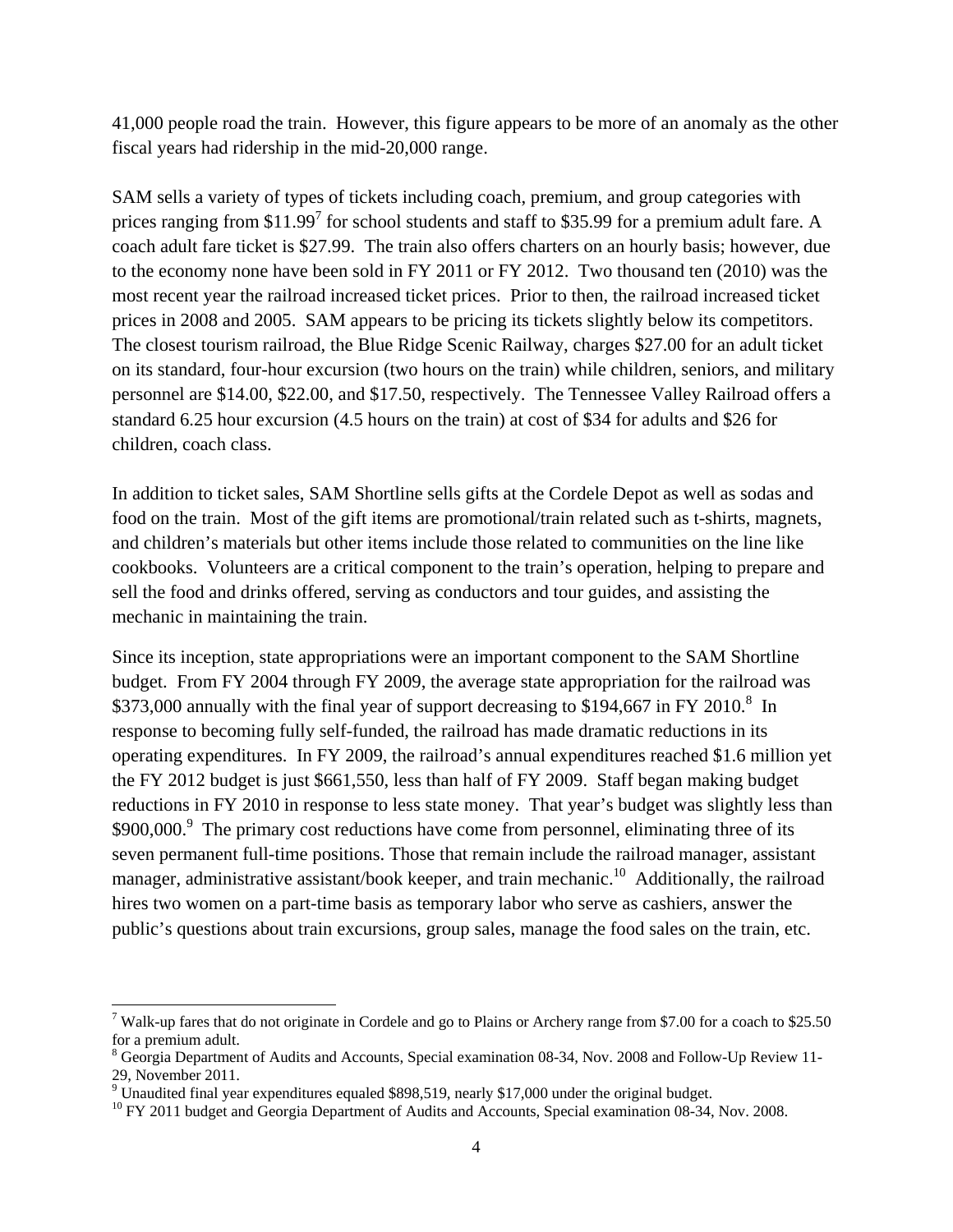To assist staff during this financial transition, DNR, in conjunction with staff, developed a business plan in June 2011. Examples of recommendations include working with local partners to assist with financial contributions, partnering with local businesses for excursion packages, collaborating with county tourism committees to increase advertising, researching grant funding, working with HOG and GDOT for track restoration, creating customer satisfaction measuring tools (e.g., comment card and survey), and evaluating opportunities to increase revenues with special events. Staff are in the process of implementing several of these recommendations.

The recommendation to make use of special events is worthy of further discussion as this may provide one of the best opportunities for the railroad to increase ridership. The railroad currently holds one extremely popular and lucrative special children's event called Day Out with Thomas (DOWT) in which a replica of the popular "Thomas the Tank Engine"11 provides train rides to customers. The FY 2011 event was held over two weekends in October 2010. The railroad held 29 trips across the event with each lasting approximately 25 minutes. There are four ticket prices ranging from \$18.00 to \$14.00, with the former being the general admission price and the latter for group sales.

DOWT constituted half of the SAM Railroad's revenue in FY 2011 and resulted in 50 percent of total ridership for the entire year. In October 2010 (FY 2011), DOWT ridership was 11,923 while the average ridership in the remaining months was less than  $1.000<sup>12</sup>$  The importance of DOWT to the financial viability of the railroad cannot be overstated, which makes the agency very dependent upon public television stations broadcasting the series and its continued popularity with children. Fortunately, the show remains be very popular with a new series currently in production. According to a report by a representative for HIT Entertainment<sup>13</sup> who attends and oversees the event, SAM Shortline staff do an excellent job of hosting DOWT, calling it one of the best in the country. Fortunately for the railroad, competition for this special event is limited as a community must have a have tourism-based railroad in order to host it. The event draws customers from not only southern Georgia but Florida and Alabama as well; however, it does not draw large numbers from the Atlanta market. These families appear to attend the DOWT event held in Chattanooga, TN (Tennessee Valley Railroad) during the month of May.

Currently, SAM Shortline has a limited advertising budget for DOWT (less than \$2,000 was spent in 2011) which is likely a significant reason for not capitalizing on the large potential customer base of Atlanta. Staff say that some, albeit limited, marketing is done in that area. Local PBS affiliates will give limited service announcements to the event during children's

<sup>&</sup>lt;sup>11</sup> Thomas the Tank Engine comes from the British television show, Thomas and Friends, and The Railway Series books by Reverend Wilbert Awdry.

 $12$  Excludes crew

<sup>&</sup>lt;sup>13</sup> HIT Entertainment produces Thomas and Friends television shows. http://www.hitentertainment.com/corporate/aboutUs.aspx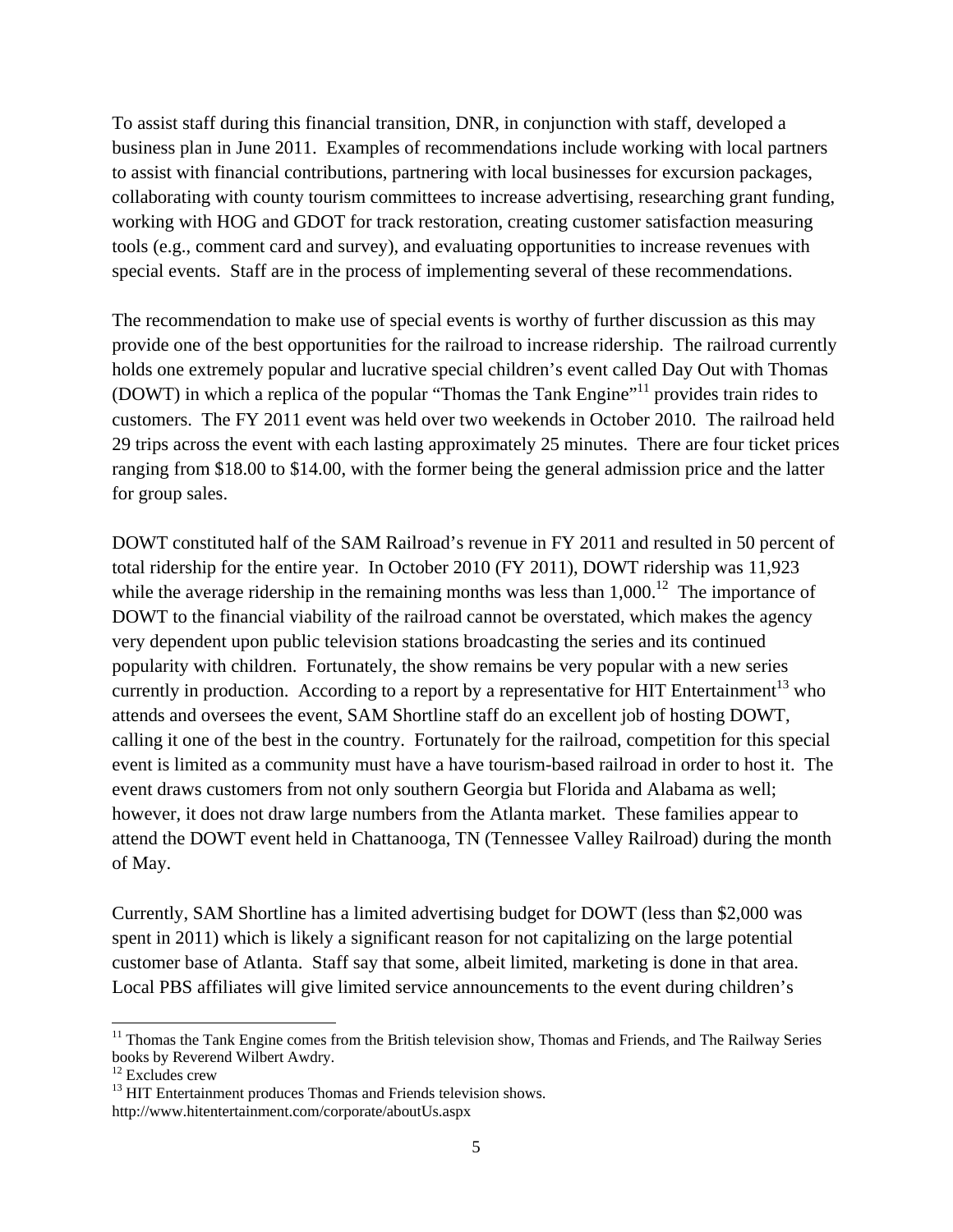programs in exchange for free tickets. Yet, the need for advertising dollars for continued attendance was expressed in 25 percent lower ticket sales for the most recent event (Oct. 2011) from the previous year, equaling approximately 2,800 tickets. Though the DOWT experience appears to be exemplary, parents first need to know about the event to purchase tickets.

Other special events center around the communities along the line with the most significant attraction being visiting President Carter's hometown. The railroad creates special trips for community festivals such as Americus' arts festival and Plains Pig Pickin' Festival. These promotional excursions benefit both the railroad and the communities who are sponsoring the events. Finally, staff have created a couple of other excursions focusing on holidays such as a Christmas event and in FY 2011 a very popular Valentine's Day dinner and train excursion. Recognizing the work involved for a limited staff, these events may be one of the railroad's best opportunities to increase ridership for both new and repeat customers. As a comparison, its closest competitors, Blue Ridge and Tennessee Valley, hold several holiday-oriented special events throughout the year with their Christmas events lasting several weeks. Furthermore, Tennessee Valley has created a train summer camp for high school students.

# **Review of Operating Budget**

As mentioned above, the SAM Shortline has made significant budget reductions in response to its lost state dollars and can be fairly described as "tight." The largest categorical expenditures are for personnel, funding Day Out with Thomas (see below), and renting the train engine from Heart of Georgia. In fact, these three categories constituted 80 percent of the entire FY 2011 expenditures, \$604,278. Within those categories, the railroad has little flexibility to make additional reductions as the expenditures are driven by contract agreements.

Staff make use of SAM's partners to offset costs. For example, the Cordele Crisp Tourism Commission will contribute \$12,500 for advertising in FY 2012. The Commission also picked up the salary for one of its part-time (casual labor) employees for a couple of months after she had worked the maximum 1,050 hours per year allowed under state budgeting rules. Cordele Mainstreet purchases the DOWT rack cards and State Parks pays for SAM Shortline's rack cards. The Friends of SAM volunteer organization also financially contributes to larger (i.e., "big ticket") expenditures.

One of the railroad's major challenges is reaching out to customers as SAM Shortline has historically had little to no budget to market itself. One exception is the Board's recent approval of \$7,500 for marketing which is being taken from the reserve account. The Cordele-Crisp Tourism Board has donated \$12,500 for marketing for FY 2012 as well. However, the cities on the line do not market the train. To improve its outreach in as cost effective manner as possible, staff have been working with DNR marketing staff to improve its website and begun using other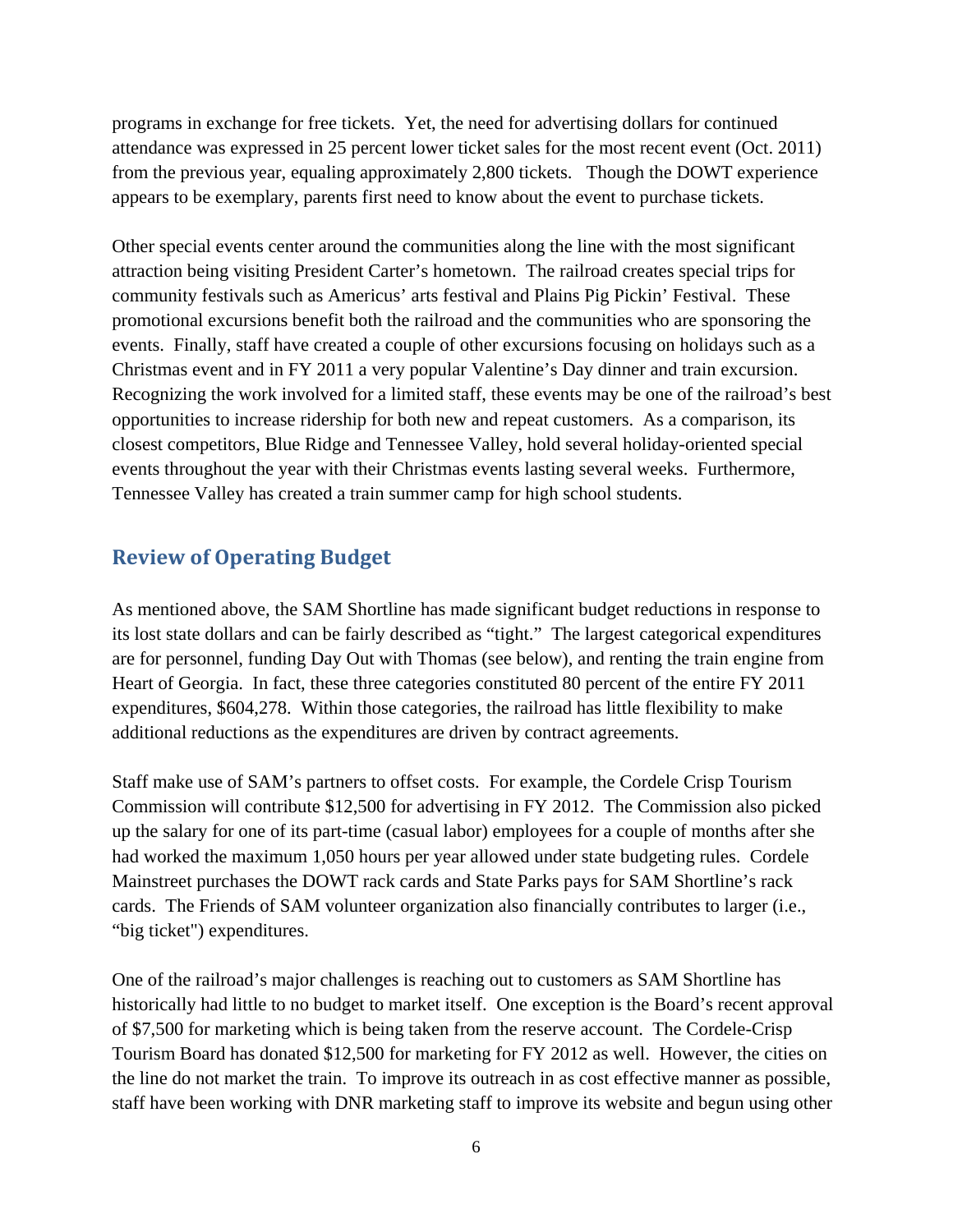social media like Facebook. Unfortunately, its current marketing budget is not large enough to significantly advertise in the Atlanta Metropolitan Area and thereby reach a very large potential customer base.

One revenue source, group sales, has suffered from the personnel reductions. SAM Shortline no longer has a permanent staff member to promote and manage group sales which is inhibiting the organization's ability to raise money from this important customer base. The office does have one part-time temporary worker who helps but she is not in the office for enough time to solicit sales and provide timely service to these customers. Group sales comprised 15 percent of revenues in FY 2011 and staff believe it could grow, given sufficient attention which would be very beneficial in increasing total ridership per excursion. However, due to the reduced pricing, particularly for school children, group sales for schools should not crowd standard adult coach and premium riders. Hiring another permanent staff person to solicit and manage group sales may not be financially prudent at this time given the unknown nature of how much revenue such a person could generate. Therefore, it may make the most sense for the railroad to hire a contractor who would be paid on a commission basis. As an independent authority, SAM Shortline likely has sufficient authority to hire this type of contractor.

The agency incurs capital costs in maintaining the train and in eventually replacing two vehicles.<sup>14</sup> However, the staff have been every effective in minimizing train capital costs, and in particular the train's interior by utilizing parts from spare cars and acquiring donations from the Friends of Sam Shortline. For example, this organization paid to have the seats of the passenger cars recovered a couple of years ago. In addition, staff anticipate the City of Americus will pay to replace carpet its premium car (Train cars are named after the cities along the route.). <sup>15</sup> The railroad must pay to have the cars' wheels refurbished and brakes maintained on a multi-year schedule. To help offset this cost, the agency has already set aside \$50,000 from its reserve balance.

The railroad maintains a healthy reserve balance of \$226,000 (end of FY 11), which equals approximately 37 and 34 percent of its FY 11 and FY 12 operating expenditures, respectively. This ratio exceeds the best practice rule of thumb that local governments and small agencies maintain a reserve equal to three months operating expenditures. However, this balance does include the \$50,000 set aside for wheel refurbishment. Though the reserve fund is currently in good shape, the agency should be wary of relying on it to balance operating budgets as the reserve could easily become depleted in a short period of time. The board may want to develop a formal policy as to what circumstances would warrant spending from the reserve.

<sup>&</sup>lt;sup>14</sup> The railroad own a 2008 Chevy Silverado and a 2006 Ford Forestar

<sup>&</sup>lt;sup>15</sup> When the train cars were being refurbished. The City of Americus wanted its car to be a premium car and paid to have several upgrades in the car installed including a bathroom, wood paneling, and carpet.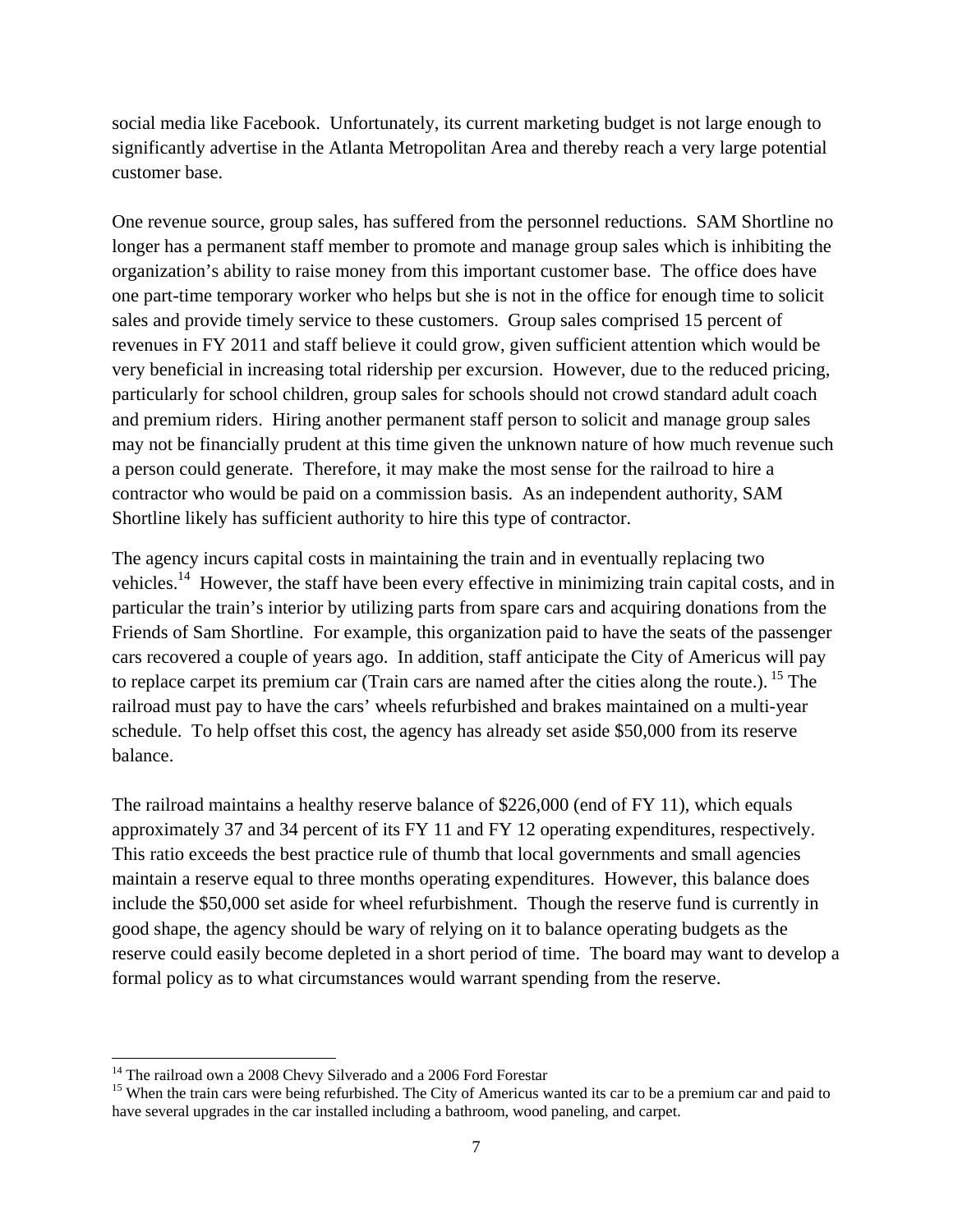## **Financial Analyses**

The following financial analyses should be viewed as an unbiased information tool for the SAM Shortline Railroad Board and staff. It is not meant to be an assessment about the manner in which the railroad is managed but it does highlight some of the opportunities and challenges facing the railroad. The data in this report is not meant to be comprehensive but rather provide an overview as more detailed calculations can be found in the Excel spreadsheet provided to staff. The analyses relate to FY 2011 only as this is the latest complete fiscal year data was able at the time the report was written. The report does not include a multi-year historical analysis or financial forecasting as these analyses are beyond the scope of this report.

#### **Costs**

The operating cost data has been divided in marginal and fixed costs, with marginal costs being those items that are directly related to an excursion (see Table 1, next page) in order to better understand the marginal cost of a trip and passenger. Therefore, salaries and benefits of permanent staff, vehicle costs, electricity for the depot, office supplies, etc. are considered fixed costs. Marginal costs include engine rental from the Heart of Georgia, temporary staff that are hired to ride on the train and to sell tickets, resale items such as food, extra costs associated with special events, etc. Because of the financial significance of DOWT, the marginal costs for this special event are separated out from the more general marginal costs as well. These costs include staff for the event, licensing costs, Thomas the Train merchandise, tents, etc. The goal of separating out DOWT costs is to understand the financial condition of the railroad without DOWT and the degree to which the revenues from other train excursions meet associated costs.

#### *Capital Replacement Fund*

The railroad's current \$50,000 encumbrance for wheel refurbishment is a fiscally prudent decision and a good start to funding capital costs. However, the budget has limited flexibility to pay for large one-time expenditures and therefore, CVIOG recommends the railroad establish a capital replacement fund that annually sets aside revenues for upcoming capital purchases and repairs. To the extent the railroad is able to reserve revenue, it will be in a better position to meet these necessary expenses. The set aside should be based on annual wear and tear to capital (i.e., train wheels and vehicles). For FY 2011, the estimated total set aside that fully captures this cost is \$22,658. We ask that you refer to the provided Excel spreadsheet to learn how these costs were calculated.

Table 1 shows the total operating costs for FY 2011 and the estimated set aside needed for train maintenance and vehicle replacement. The table shows fixed costs are less than marginal costs and that nearly three-fourths of the fixed costs are attributable to four personnel. Therefore, there appears to be little that can be cut from this spending category for savings. Next, we see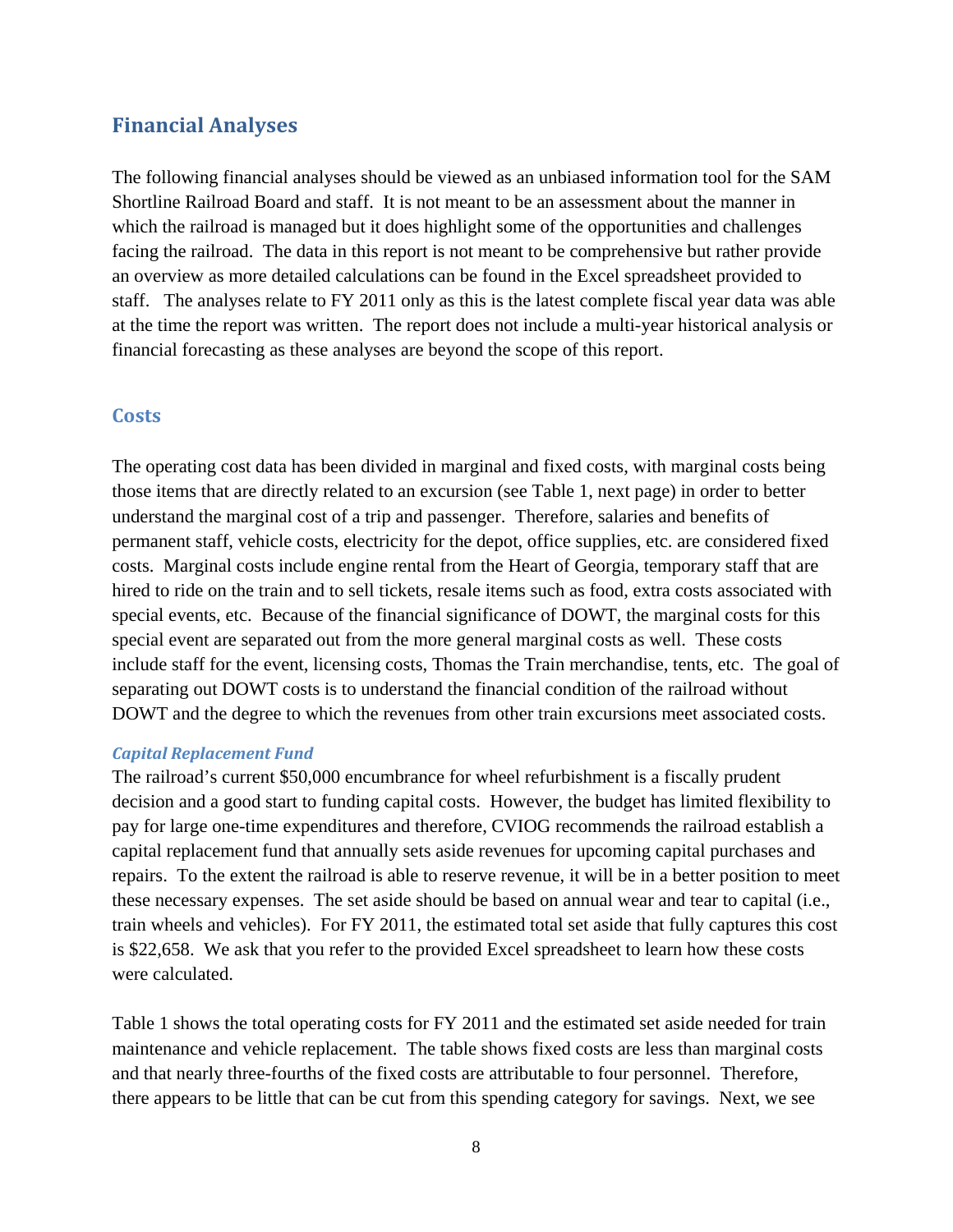that DOWT constitutes nearly half of all marginal costs, demonstrating one, the financial investment of the event and two, expenditures for the other excursions are limited. The vast majority of DOWT costs are associated with buying merchandise for resale and licensing/royalty payments from ticket sales and sold merchandise (\$120,620). Of non-DOWT marginal costs, payments to HOG were \$110,060 in FY 2011 or one-third of all marginal costs.

| <b>Table 1: FY 2011 Costs</b> |              |                                       |                                       |                    |
|-------------------------------|--------------|---------------------------------------|---------------------------------------|--------------------|
|                               | <b>Fixed</b> | <b>Marginal</b> -<br><b>All Costs</b> | <b>Marginal</b> -<br><b>DOWT Only</b> | <b>Total Costs</b> |
| Personnel                     | \$205,250    | \$16,058                              | \$1,977                               | \$221,308          |
| Operating                     | \$56,548     | \$47,229                              | \$24,259                              | \$103,777          |
| Regulated                     | \$14,283     | \$264,912                             | \$134,689                             | \$279,195          |
| <b>Total Operating Budget</b> | 276,081      | \$328,199                             | \$160,925                             | \$604,280          |
| Capital Set Aside             | \$9,246      | \$13,412                              | \$0 <sup>1</sup>                      | \$22,658           |
| <b>Total Costs</b>            | \$285,327    | \$341,611                             | \$160,925                             | \$626,938          |

Note: the budget categories Personnel, Operating, and Regulated come from the SAM Shortline operating budget. The capital category was added by the author.

Note: Differences in the figures between those above and financial data presented from SAM Shortline represent rounding errors.

1. No capital costs are assigned to DOWT as this represents money to set aside and not an actual outlay.

Table 2 (following page) shows costs on an averaged, per unit basis (i.e., excursion, rider) for all the costs incurred by the railroad in FY 2011. One important consideration in analyzing the data is to understand that the greater the value of the unit/denominator, the lower the number will be. For example, in considering the costs per rider, the greater the number of passengers, the lower the cost per passenger and the greater profit per ticket sold (or less loss). Therefore, the cost per rider will vary annually based not only on expenditures but ridership also. If we assume that costs per excursion are typically stable from year to year as are fixed costs, then the major source of fluctuation in cost per rider will be total ridership.

The table also includes the proposed capital set aside even though there were no direct expenditures for major equipment repair in FY 2011. The set aside is counted as either fixed or marginal, depending upon the purpose. Vehicle wear and tear occurs irrespective of the number of train excursions so it is categorized as a fixed cost. Likewise, train brake maintenance is based on the number of calendar days, not use, and is classified as a fixed cost. In contrast, wheel refurbishment is needed according to the actual miles the wheels travel so this cost is counted as marginal.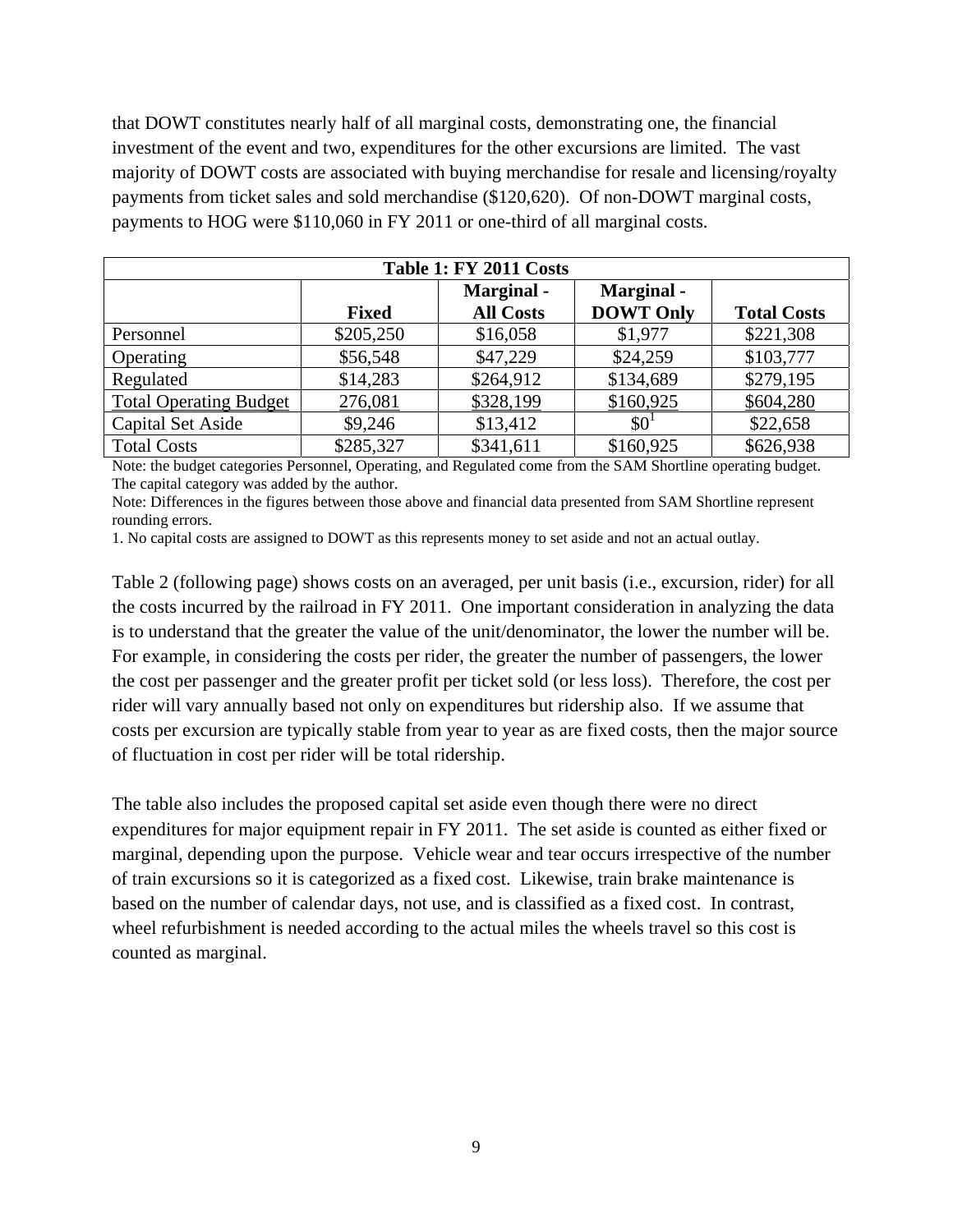| Table 2: FY 2011 Costs by Excursion and Rider |                   |               |  |
|-----------------------------------------------|-------------------|---------------|--|
|                                               | <b>Excursions</b> | <b>Riders</b> |  |
| <b>Total Number</b>                           | 84                | 22,042        |  |
| Marginal Costs with Capital Set Aside         | \$4,067           | \$15.50       |  |
| <b>Fixed Costs with Capital Set Aside</b>     | \$3,397           | \$12.94       |  |
| Operating Costs, No Capital Set Aside         | \$7,194           | \$27.41       |  |
| <b>Total Costs with Capital Set Aside</b>     | \$7,464           | \$28.44       |  |

Note: Includes costs associated with DOWT and general resale

Note: Differences in the figures between those above and financial data presented from SAM Shortline represent rounding errors.

#### **Revenues**

Table 3 (next page) breaks down revenues into four areas in order to understand the degree to which tickets sales fully recover the costs of an excursion. The four components are:

- *Ticket Sales*: all excursions except those for DOWT
- *Resale*: concessions (i.e., items from the gift shop), food to go, and sodas for excursions other than during the DOWT event
- *DOWT* ticket sales and resale (i.e., Thomas the Train toys, videos, etc.)
- *Other* which represents contributions from Friends of SAM Shortline, communities, etc.

It should be noted that in FY 2012, the cities along the line, Crisp and Sumter Counties, Cordele-Crisp Tourism, Crisp County Power, and Friends of SAM Shortline all provided some level of financial support to the railroad for a total contribution equaling \$35,000, excluding the in-kind contributions some organizations have historically given. These contributions are very important to the financial stability of the railroad and are reasonable given the economic benefits coming to the communities from the railroad.

As discussed earlier, Table 3 shows DOWT revenues comprising half of the railroad's income for the entire FY 2011. The importance of the DOWT event to the financial stability of the organization cannot be understated as it substantially subsidizes the other excursions. Resale revenues represent approximately ten percent of total revenues.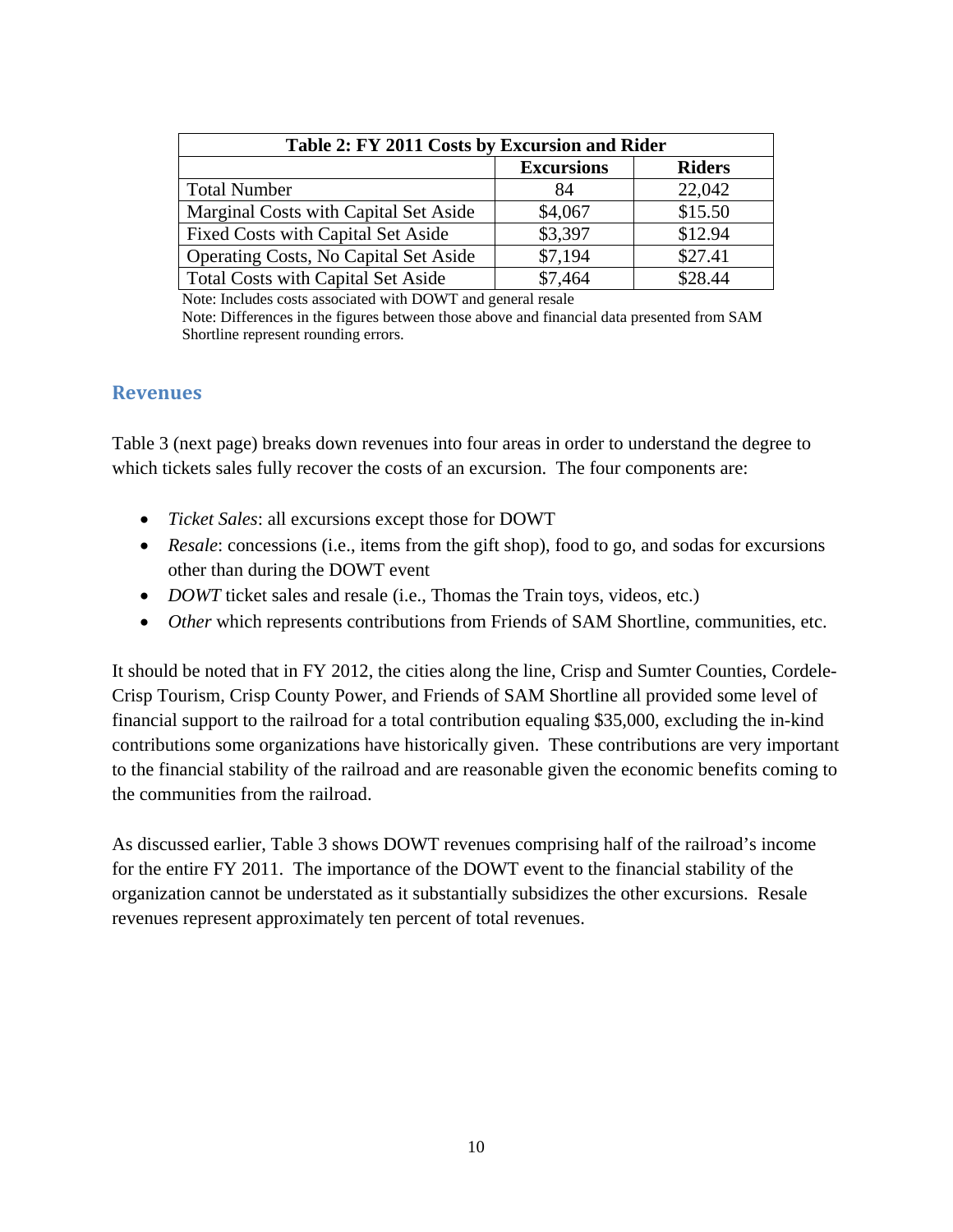| Table 3: FY 2011 Revenues           |           |  |
|-------------------------------------|-----------|--|
| <b>Ticket Sales</b>                 | \$237,467 |  |
| Resale                              | \$61,600  |  |
| DOWT Only                           | \$307,603 |  |
| <b>Other Revenues</b>               | \$3,462   |  |
| <b>Total Revenues</b>               | \$610,132 |  |
| <b>Total Revenues per Excursion</b> | \$7,263   |  |
| <b>Total Revenues per Rider</b>     | \$27.68   |  |

Calculations include revenues and ridership from DOWT Note: Differences in the figures between those above and financial data presented from SAM Shortline represent rounding errors.

## **Profit (Loss)**

Table 4 below reflects the differences between Tables 2 and 3 and the degree to which SAM Shortline was able to balance its budget in FY 2011. We see that when only operating costs are considered, the railroad experienced a small positive balance but a deficit when set asides for future capital outlays are included. The earnings ratios show how much income is earned for each dollar spent. The ultimate financial goal for the railroad would be to have an earnings ratio for total costs equaling or exceeding \$1.00.

| Table 4: FY 2011 Profit (Loss) for All Revenues and Costs |               |                   |               |
|-----------------------------------------------------------|---------------|-------------------|---------------|
|                                                           | <b>Profit</b> |                   |               |
|                                                           | (Loss)        | <b>Excursions</b> | <b>Riders</b> |
| <b>Total Number</b>                                       |               | 84                | 22,042        |
| All Revenues Less All Costs                               | (\$16,806)    | $(\$200)$         | (\$0.76)      |
| All Revenues Less Operating Costs Only                    | \$5,852       | \$70              | \$0.27        |
|                                                           |               |                   |               |
| <b>Total Earnings to Total Costs</b>                      | \$0.97        |                   |               |
| <b>Total Earnings to Operating Costs</b>                  | \$1.01        |                   |               |

Note: Differences in the figures between those above and financial data presented from SAM Shortline represent rounding errors.

### **Day Out with Thomas**

The Tables 5, 6, and 7 show the DOWT Thomas event to be highly successful in terms of overall ridership, exposure to SAM Shortline, and profit. As state earlier, the FY 2011 event resulted in 11,236 sold tickets and a total of 11,923 riders, which equaled more than half of total ridership for the train that year (54%). The difference between the two numbers comes from the free passes SAM distributes to PBS affiliates and volunteers per its agreement with HIT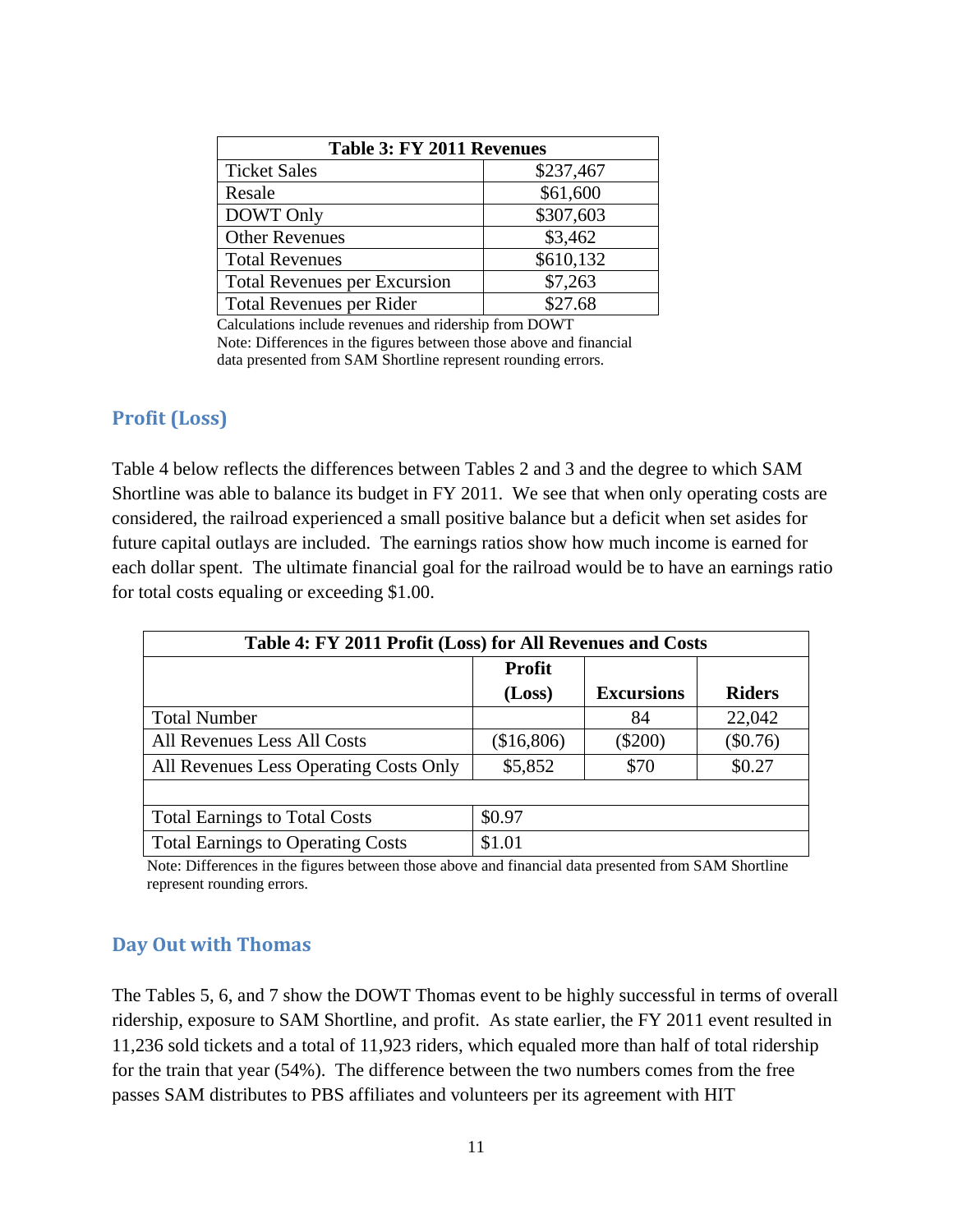Entertainment. In Table 5, we see that though tickets are the primary revenue source (66.6%), resale of merchandise is also an important financial contributor (28.9%). Prices for the event are set by HIT Entertainment.

| <b>Table 5: FY 2011 DOWT Revenues</b> |           |  |
|---------------------------------------|-----------|--|
| <b>Tickets</b>                        | \$204,990 |  |
| Resale - Merchandise                  | \$88,855  |  |
| Concessions – Photographer            | \$2,292   |  |
| Food <sup>1</sup>                     | \$5,608   |  |
| Parking <sup>1</sup>                  | \$5,859   |  |
| <b>Total Revenue</b>                  | \$307,604 |  |

1. No royalties are paid to Thomas Licensing, LLC on these items

Table 6 (next page) gives a breakdown of the cost, revenue, and profit for DOWT on a gross, per excursion, per rider, and per ticket basis. The data is further divided into excursion- and resalerelated revenues and costs to see how the two categories vary in their profit margins. The average profit per excursion is solid with greater profit margins coming from the excursions than resale (49% vs. 36%). It should be noted that SAM Shortline does not control the wholesale or retail costs for merchandise as these are dictated by Thomas Licensing, LLC. However, staff can try to influence the amount of merchandise spent per rider which, according to HIT Entertainment personnel, they and the volunteers have been very effective at doing. Furthermore, it should be noted that trying to increase profit margins for excursions should not come by reducing total costs. Ensuring a quality experience is a main driver for continued attendance. Rather, the focus should remain on increasing the total number of customers and thereby reducing the cost per rider/ticket.

Table 7 (next page) simply reflects the healthy profit made from the DOWT event.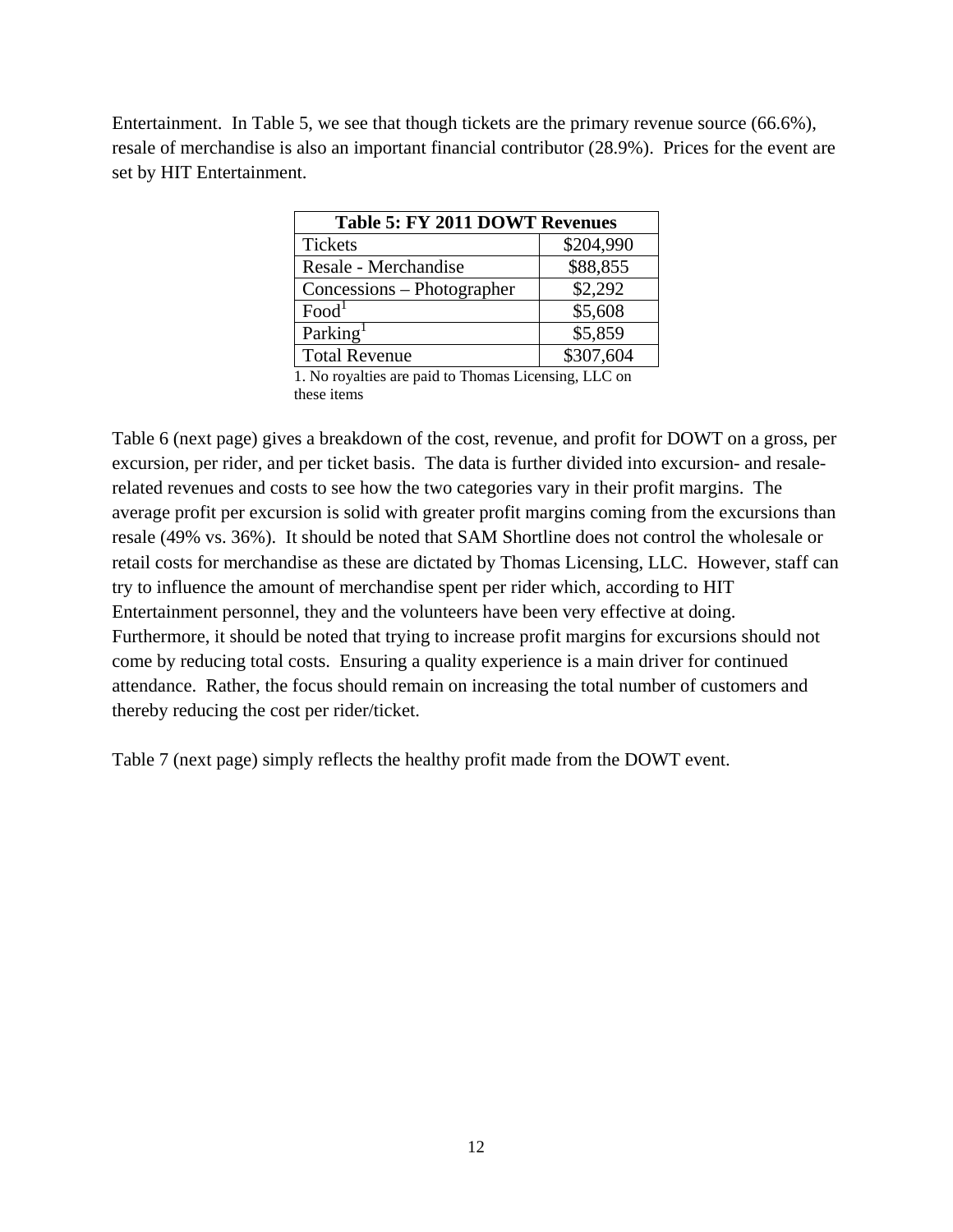| Table 6: FY 2011 DOWT Costs, Revenues and Profit by Category |             |                |               |  |
|--------------------------------------------------------------|-------------|----------------|---------------|--|
|                                                              | <b>Cost</b> | <b>Revenue</b> | <b>Profit</b> |  |
| <b>All Revenues and Costs</b>                                | \$160,925   | \$307,604      | \$146,679     |  |
| Per Excursion                                                | \$5,549     | \$10,607       | \$5,508       |  |
| Per Rider                                                    | \$13.50     | \$25.80        | \$12.30       |  |
| Per Ticket                                                   | \$14.32     | \$27.38        | \$13.06       |  |
|                                                              |             |                |               |  |
| <b>Ticket Revenue Only /</b>                                 |             |                |               |  |
| No Merchandise Costs <sup>1</sup>                            | \$103,813   | $$204,990^2$   | \$101,177     |  |
| Per Excursion                                                | \$3,580     | \$7,069        | \$3,489       |  |
| Per Rider                                                    | \$8.71      | \$17.19        | \$8.48        |  |
| Per Ticket (Average)                                         | \$9.24      | \$18.24        | \$9.00        |  |
|                                                              |             |                |               |  |
| Resale – Merchandise Only <sup>3</sup>                       | \$56,883    | \$88,855       | \$31,972      |  |
| Per Rider                                                    | \$4.77      | \$7.45         | \$2.68        |  |
| Per Ticket                                                   | \$5.06      | \$7.91         | \$2.85        |  |

1. Excludes photography royalty of \$229. There were no costs associated with food and parking.

2. Based on financial spreadsheets provided by SAM Shortline and email correspondence with staff.

3. Also does not include photography costs. The photography cost is captured when total costs are considered

| Table 7: FY 2011 DOWT Earnings Ratios |        |  |
|---------------------------------------|--------|--|
| All Revenues and All Costs            | \$1.91 |  |
| Ticket Revenue Only,                  |        |  |
| No Merchandise Costs                  | \$1.97 |  |
| Resale Revenue,                       |        |  |
| Merchandise Costs Only                | \$1.56 |  |

# **SAM Shortline Excluding Day Out with Thomas**

The following four tables examine the costs, revenues, and net profit (loss) of the SAM Shortline Railroad when the Day Out with Thomas event is excluded. This information is important because DOWT heavily subsidizes the railroad's other excursions and with it, the railroad board and staff can make reasonable goals about the degree to which these excursions should be selffunded. However, in looking at the FY 2011 cost per excursion and rider, it appears that making these excursions fully self-funded (i.e., no DOWT subsidy), may be unrealistic and even unnecessary since the goal of special events is to raise money for the entire enterprise. That said the railroad may want to reduce losses from these excursions in order to provide greater financial flexibility and to allow for fluctuations in attendance or cost increases like marketing the DOWT event.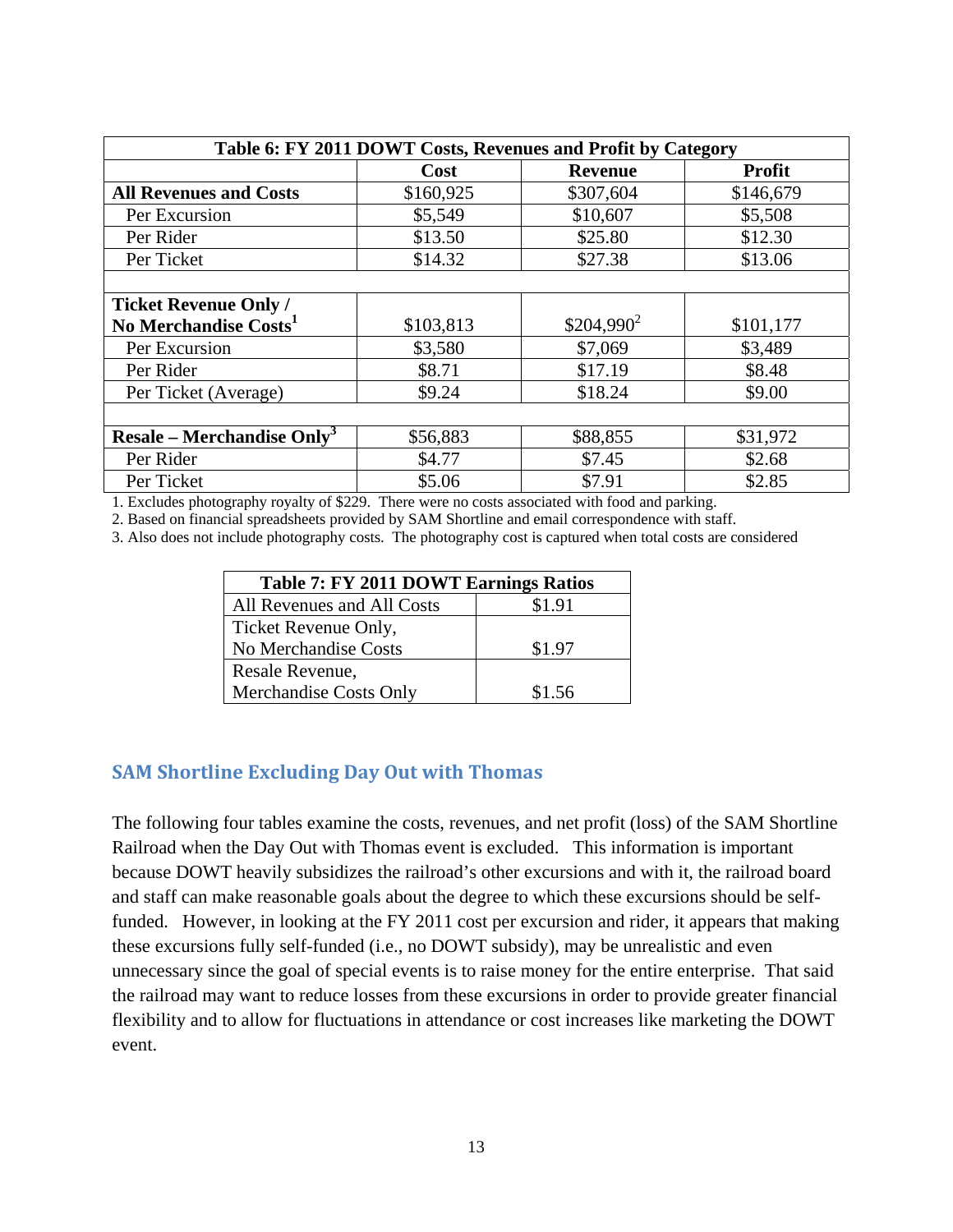In Tables 8 and 9, we show the costs, revenues, and their differences for non-DOWT train rides on per excursion and per rider bases. The cost per rider with capital set aside is \$46.05 which is greater than any ticket price, resulting in a loss for every ticket sold. The average revenue per ticket is \$29.90 when including all sources<sup>16</sup> and \$23.47 when only ticket revenue is considered. There is \$4.52 difference between a coach fare and the average revenue per rider (ticket fares only) which shows the impact of children group sales. Table 9 shows the losses for these excursions. With resale and "other" revenue, the losses per excursion and per rider are \$2,972 and \$16.16, respectively. The amounts increase when only ticket revenue is used, reflecting the importance of resale to the financial well-being of the railroad. Resale revenues and costs are looked at in more detail in the following section.

| Table 8: FY 2011 Non-DOWT Costs and Revenues    |                   |               |  |
|-------------------------------------------------|-------------------|---------------|--|
|                                                 | <b>Excursions</b> | <b>Riders</b> |  |
| <b>Total Number</b>                             | 55                | 10,119        |  |
| Marginal Costs with Capital Set Aside           | \$3,285           | \$17.86       |  |
| <b>Fixed Costs with Capital Set Aside</b>       | \$5,188           | \$28.20       |  |
| Operating Costs, No Capital Set Aside           | \$8,061           | \$43.81       |  |
| Total Costs with Capital Set Aside <sup>1</sup> | \$8,473           | \$46.05       |  |
| Costs with Capital Set Aside,                   |                   |               |  |
| Excluding Resale <sup>2</sup>                   | \$8,077           | \$43.90       |  |
|                                                 |                   |               |  |
| <b>Total Revenues</b>                           | \$5,501           | \$29.90       |  |
| <b>Ticket Revenue Only</b>                      | \$4,318           | \$23.47       |  |

Note: Differences in the figures between those above and financial data presented from SAM Shortline represent rounding errors.

1. Marginal plus fixed costs

2. Costs equal marginal plus fixed costs. Resale equals the cost concessions, food, soda (total \$15,773) and \$5,994 spent on food for a special Valentine's Day dinner event.

| Table 9: FY 2011 Profit (Loss) Non-DOWT           |               |                      |             |
|---------------------------------------------------|---------------|----------------------|-------------|
|                                                   | Profit (Loss) | <b>Per Excursion</b> | Per Rider   |
| All Revenues, All Costs                           | (\$163,484)   | $(\$2,972)$          | (\$16.16)   |
|                                                   |               |                      |             |
| Ticket Revenue Only, No Resale Costs              | $(\$206,779)$ | $(\$3,760)$          | $(\$20.43)$ |
|                                                   |               |                      |             |
| <b>Total Earnings to Total Costs</b>              | \$0.65        |                      |             |
| <b>Ticket Earnings to Costs, Excluding Resale</b> | \$0.53        |                      |             |

In order to understand the maximum potential profit for these excursions, we briefly looked at the financial impact if the railroad had reached maximum capacity<sup>17</sup> on all excursions in FY 2011 (Table 10). Of course, this achievement is unrealistic but it does give an idea as to whether

<sup>&</sup>lt;sup>16</sup> Tickets, resale, and revenue from other funds

 $17$  324 passengers for 55 excursions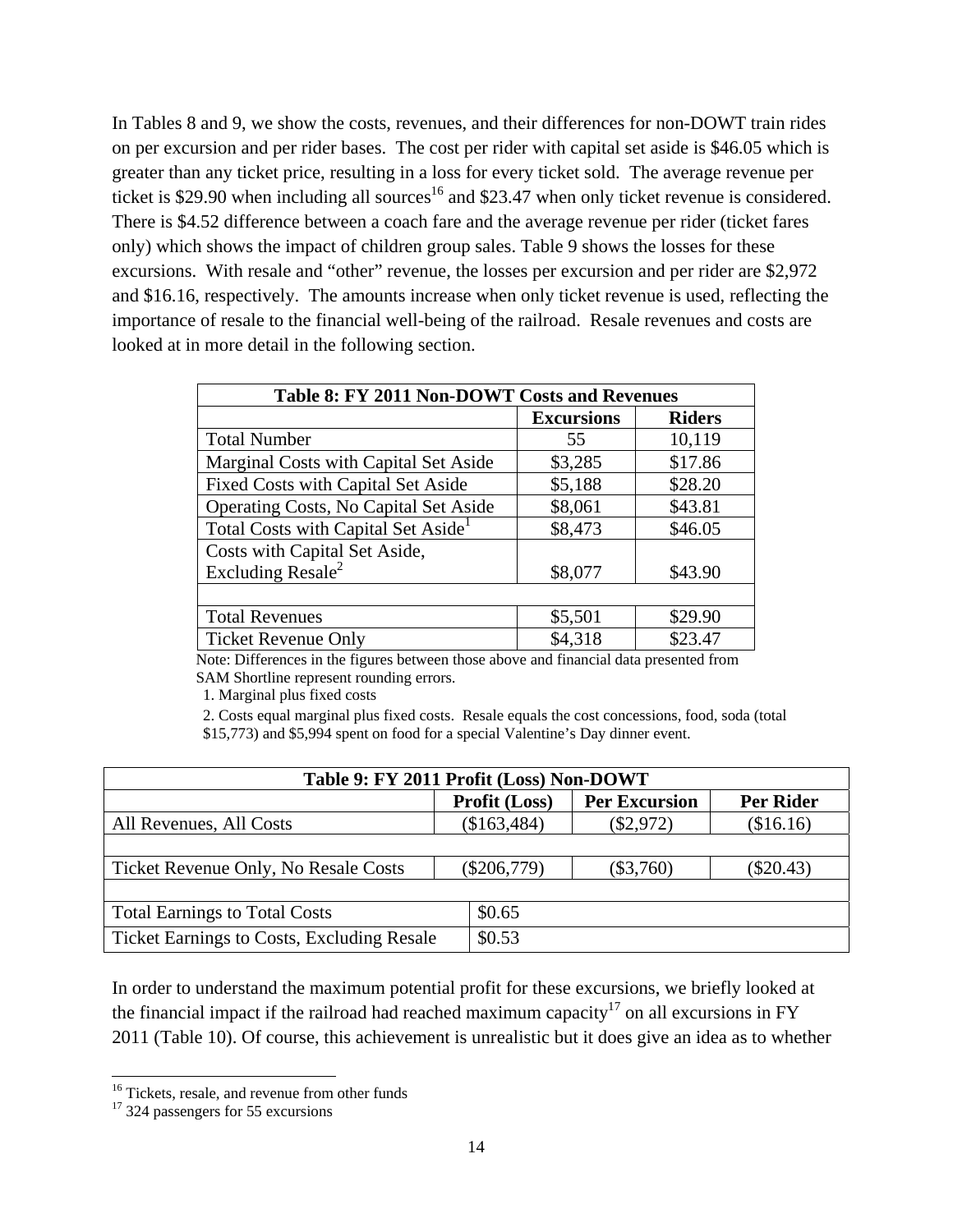the current ticket prices are reasonable, given the costs. The table first shows the average cost per rider at the train's maximum capacity when all revenues are included (\$22.50). At \$27.99, the adult coach fare price is only a few dollars greater than the break-even price when only ticket revenue is used (\$24.93). Furthermore, several of the other fares are either just above or below this cost. Table 10 also includes the profit margin when considering maximum capacity with all revenues and with ticket revenue only. The difference between the two figures (8.1%) demonstrates the importance of resale to the railroad's bottom line. Staff may want to research whether the current potential profit is reasonable or too low compared to other tourism-based railroads.

| Table 10: FY 2011 Maximum Capacity               |         |  |
|--------------------------------------------------|---------|--|
| Break Even Ticket Price,                         |         |  |
| All Revenue and All Costs                        | \$22.50 |  |
| Break Even Ticket Price,                         |         |  |
| <b>Ticket Revenue Only and No Resale Costs</b>   | \$24.93 |  |
|                                                  |         |  |
| Profit Per Excursion at Maximum Capacity,        |         |  |
| All Revenues and All Costs                       | \$2,451 |  |
| Profit Margin Per Excursion at Maximum Capacity, |         |  |
| All Revenues and All Costs                       | 25.2%   |  |
| Profit Per Excursion at Maximum Capacity,        |         |  |
| Ticket Revenue Only and No Resale Costs          | \$1,664 |  |
| Profit Margin Per Excursion at Maximum Capacity, |         |  |
| <b>Ticket Revenue Only and No Resale Costs</b>   | 17.1%   |  |

Note: Calculated assuming 324 passengers, 55 excursions, includes capital

Table 11 looks at the break-even point for the railroad sans DOWT (FY 2011 costs, 55 excursions). The train needs to have a fairly high capacity (75%) just to break even; however, reducing the number of excursions in order to increase capacity will only increase the number of riders needed per excursion to cover fixed costs. The table should be viewed as a goal for capacity. Staff currently have a policy not to run a train unless there are at least 100 riders in order to cover the marginal cost of running the train. To see if this estimate was correct, we looked at the break-even capacity for marginal operating costs only (i.e., no capital set aside). Staff were very close in their calculations. To break even with only marginal operating costs, the train needs 30 percent capacity for premium seats (30 people) and 32 percent capacity for coach seats (77 people) for a total of 107 people. Of course these numbers will shift to the extent that the passengers are either premium or coach ticket holders.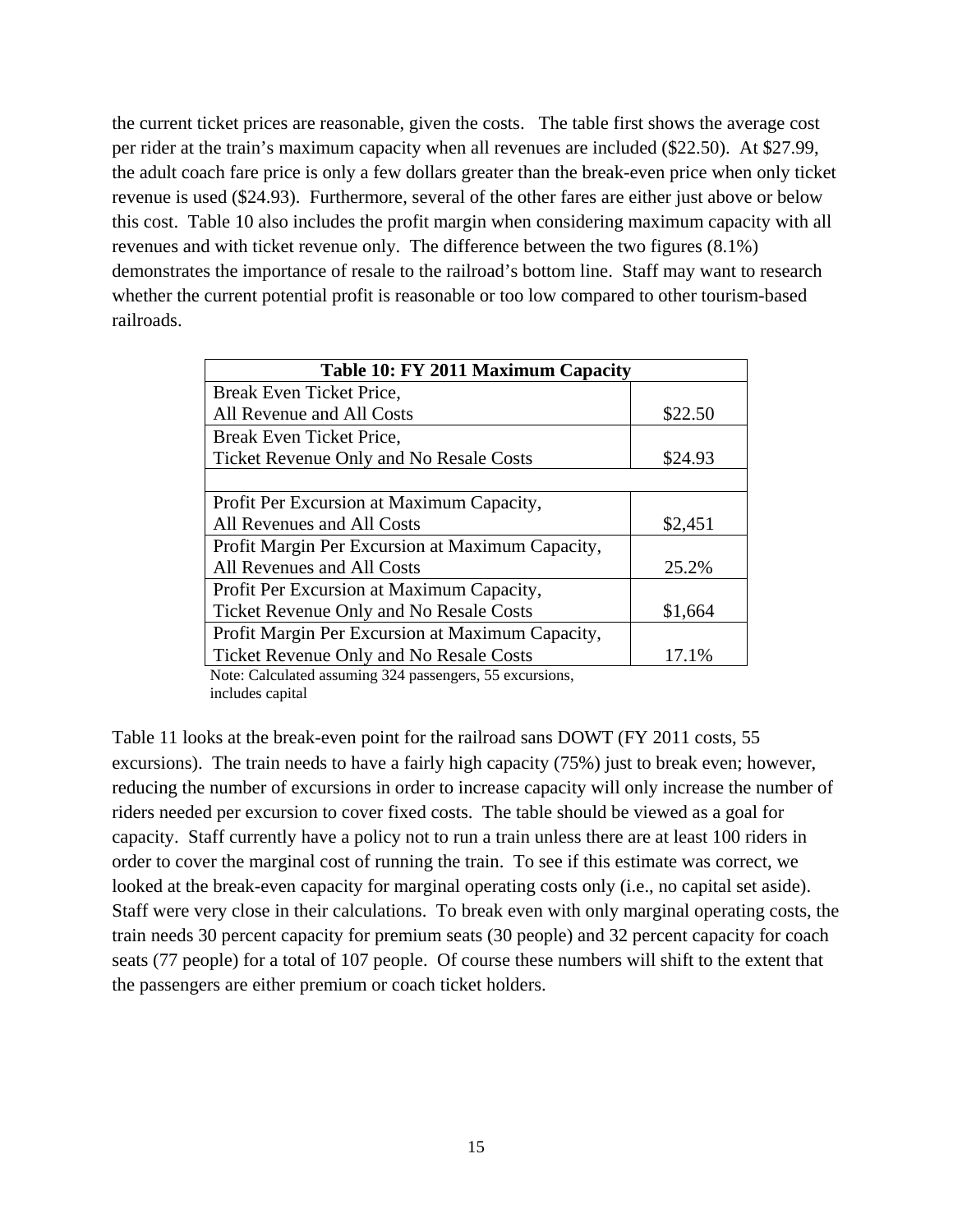| Table 11: FY 2011 Break Even Information                 |         |       |  |
|----------------------------------------------------------|---------|-------|--|
|                                                          | Premium | Coach |  |
| Capacity Needed to Break Even, All Revenues <sup>1</sup> | 75%     | 75%   |  |
| Capacity Needed to Break Even, Ticket Revenue Only       | 84%     | 82%   |  |
| Capacity Needed to Break Even, Ticket Revenue Only       |         |       |  |
| - Marginal Operating Costs Only                          | 30%     | 32%   |  |

Note: Based on 55 excursions

1.Includes capital set aside, no resale expenditures

#### **Resale**

The resale portion of the SAM Shortline enterprise is profitable across its three areas: concessions, food to go, and sodas and helps to subsidize the railroad's non-DOWT excursions (Table 12). Part of the reason why resale can be profitable is the help from volunteers, saving salary costs for preparing and serving food. SAM Shortline staff may want to research whether these profits are better or worse than industry averages in order to assess whether retail prices can be reasonably increased. In addition, staff may want to survey riders to see if other types of food should be sold in order to increase sales. One caveat should be noted from the data below. The railroad has been selling down its inventory of concession items at the recommendation of Department of Natural Resources financial staff, which has allowed the extraordinary profit margin for these goods. At some point, the railroad will need to restock, reducing profits in this area somewhat. Railroad staff are considering whether to bid out the food and soda business to a concessionaire. CVIOG hopes that this information can be used to assess whether the railroad will be better off financially under that type of arrangement.

| Table 12: Resale Profit FY 2011 <sup>1</sup> |                    |                   |              |                   |
|----------------------------------------------|--------------------|-------------------|--------------|-------------------|
|                                              | <b>Concessions</b> | <b>Food to Go</b> | <b>Sodas</b> | <b>All Resale</b> |
| <b>Annual Profit</b>                         | \$27,067           | \$11,491          | \$7268       | \$48,827          |
| Ave. Monthly Profit                          | \$2,256            | \$958             | \$606        | \$3,819           |
| Profit per Excursion                         | \$492              | \$209             | \$132        | \$833             |
| Profit per Rider                             | \$2.67             | \$1.14            | \$0.72       | \$4.53            |
| Profit Margin                                | 97.7%              | 54.6%             | 56.6%        | 74.4%             |

1. Excludes resale items associated with the DOWT event.

# **Suggestions**

- Ticket prices may need to be raised in order to reduce losses.
- Consider increasing the marketing budget for DOWT in order to reach parents in the Atlanta Metropolitan Area, an extremely large and new market base. In order to dispel possible misperceptions about the proximity of the SAM Shortline Railroad, the marketing should inform these customers that driving to Cordele takes essentially the